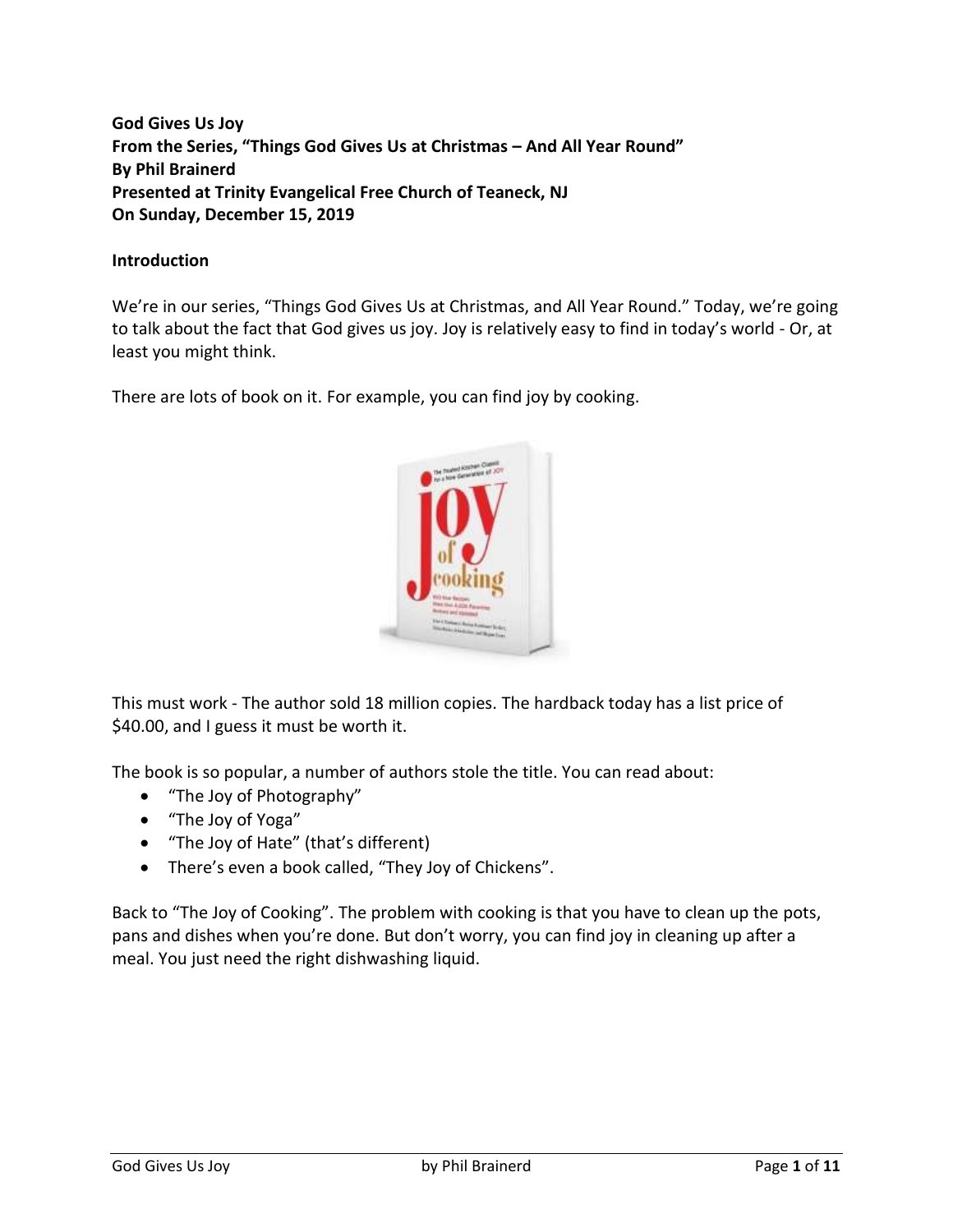

Clearly, dishwashing liquid brings people joy. Incidentally, if you look at the label of this particular bottle, you'll see that it's "Ultra" Joy.

Of course, why cook and clean when somebody else cooked up joy for you?



You can always eat an Almond Joy bar. You can get a box containing 24 of these at the local warehouse club for about \$15.00. That's 62 cents a bar. What a bargain! And it must work -Almond Joy has been a hit ever since it was introduced in 1946.

So, joy is easy to find - Or, so marketers and the media would have us think.

## *If joy is so easy to find, why is it important that the Bible talks about joy at Christmas?*

Let's find out by reading a well-known part of the Christmas story.

Now after Jesus was born in Bethlehem of Judea in the days of Herod the king, behold, wise men from the east came to Jerusalem, saying, "Where is he who has been born king of the Jews? For we saw his star when it rose and have come to worship him." (Matthew 2:1-2)

Let's skip down to verse nine in the same chapter:

And behold, the star that they had seen when it rose went before them until it came to rest over the place where the child was. 10 When they saw the star, they rejoiced exceedingly with great joy. And going into the house, they saw the child with Mary his mother, and they fell down and worshiped him. Then,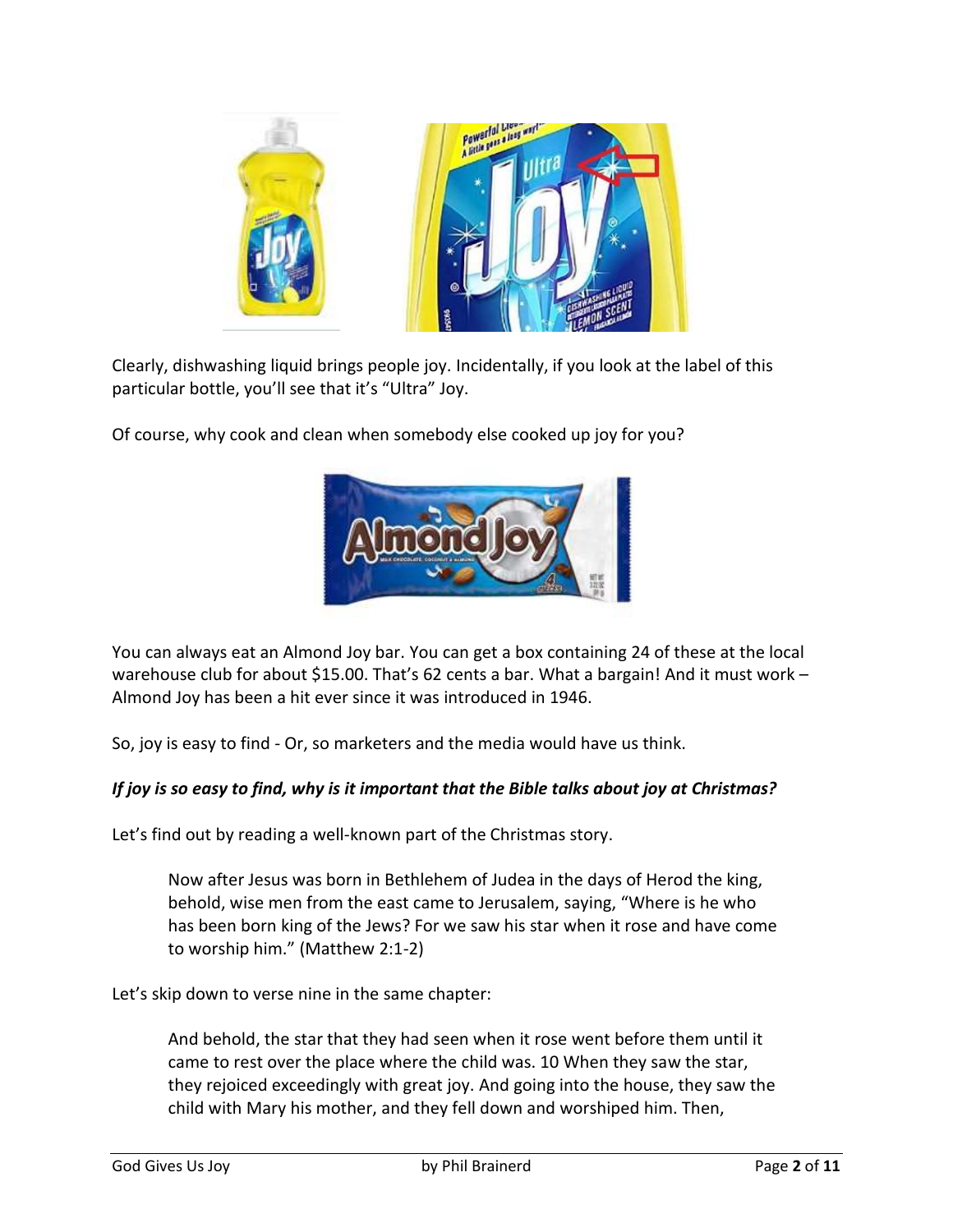opening their treasures, they offered him gifts, gold and frankincense and myrrh. (Matthew 2:9-11)

So, we have some men who lived a long, long time ago, in a place far away. We're told that they experienced joy. And not just joy, they had "exceeding great joy".

What is joy?

#### **The Definition of Joy**

You all know how to start, right? You go to the dictionary. This is from the Oxford Online Dictionary:

# **joy**

NOUN A feeling of great pleasure and happiness.

So, we start with "happiness". There are some human experiences that you can't really explain. I'm sure I could go back to the online dictionary and see that someone looked at the word, "happy" and gave it some more words to explain it. Sometimes, though, you just have to say, "here's a feeling that everyone has at some point in their lives. Let's give it a word." And in this case, we just get the word, "happy". If you say you're happy, everyone has some idea of what you mean.

Now, the folks at Oxford, based on the definition we read a moment ago, tell us that "joy" is "great happiness". So, joy is lots of happiness. The more happiness, the more joy.

#### **The Reason for Definitions**

Now, why am I doing this? Why am I so concerned about definitions in this and other talks? Our series is called, "Things God gives us at Christmas – and all year round." At the beginning of Advent season to weeks ago, we talked about hope. Then we spoke about love, because God gives us love. In each case, we took a quick look at the dictionary to get us started. Why? Because lots of people are looking for hope and love. And lots of people are looking for happiness and joy. *When you're looking for something, it's very important to know what you're looking for.*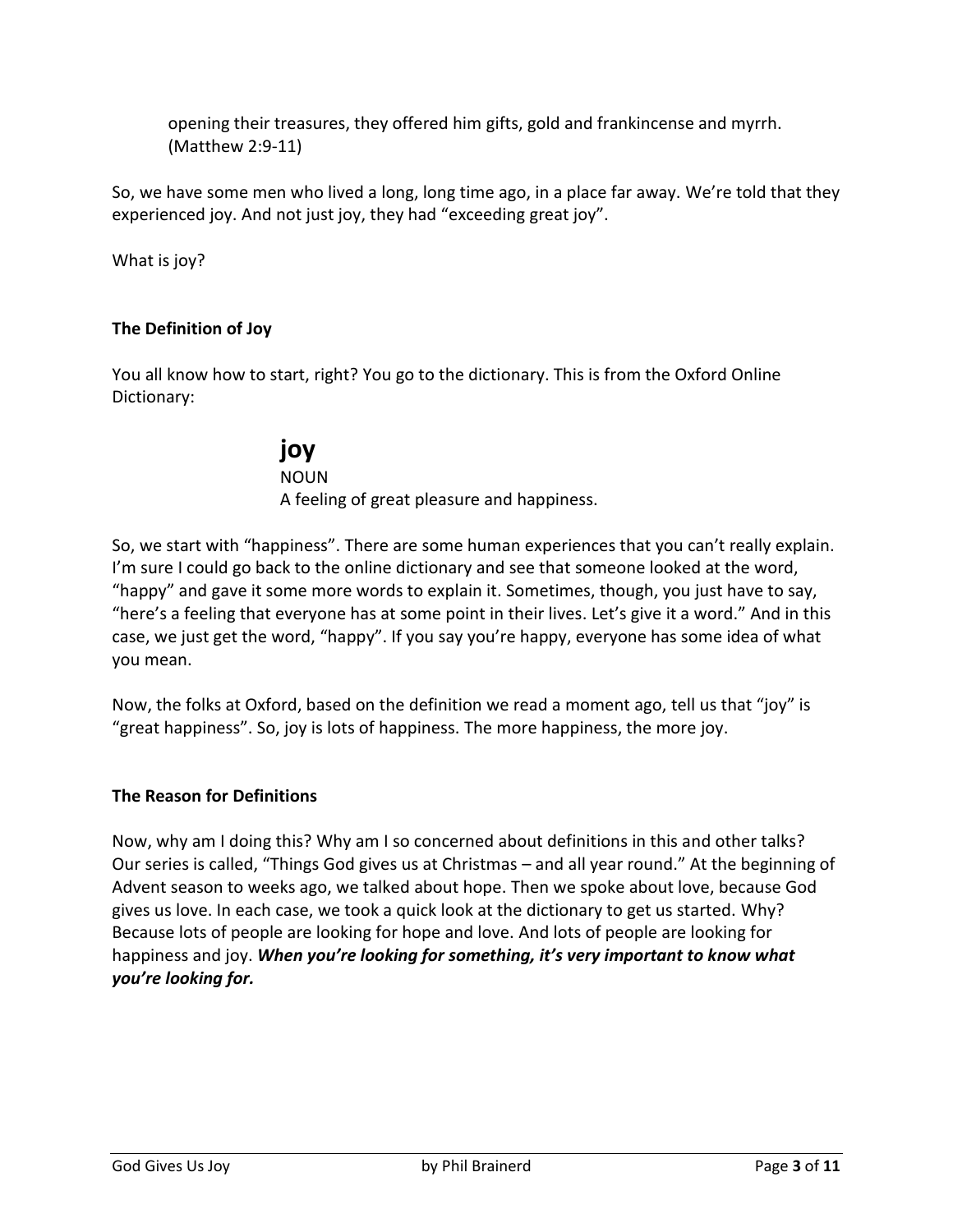Let me give you an illustration: I have a friend who is a mechanic. He's a very good mechanic, so he once got an award for his work. The award was a gift certificate to an expensive steak house.

At an expensive steak house, you don't just get the best cuts of meat prepared by the best chefs who specialize in serving the best cuts of meat. You get "presentation" (The food must be



placed artistically on the plate to enhance your dining experience). You get atmosphere. You get the best service. Finally, you'll get a top-rate dessert to follow the top-rate meal. So, my friend and his wife dressed up and sat down, and ordered a wonderful meal, something like what you see in this picture.

For some reason that I'm not sure of, my friend decided to bring his children. His seven-year-old daughter ordered a burger and fries. His five-year-old son ordered a hot dog. I'm sure that the burger and fries were high quality. However, I'm not sure his daughter could tell the difference between an expensive steakhouse burger and McDonald's. I'm sure the hot dog was a very good hot dog. However, as it turns out, his son wasn't crazy about it. He was expecting Oscar Meyer. Gourmet hot dogs just aren't the same.

## Here's the point: *If you don't know what you're looking for, you may miss it when you see it. And you may accept something much less valuable.*

Can we push the illustration a little further? I remember a while back enjoying the Wednesday night special at an Outback Steakhouse. A few tables over was a large family with a toddler. He was very upset about something. I couldn't help but think that, here we were, in one of the richest nations in history. An average family can go to a steakhouse and enjoy food that people in some poor countries can only dream about. This little boy was surrounded by wealth and good food. And he was sure that he was being cheated somehow.

The point? *If you don't know what you're looking for, you may find that in fact, not only do you miss it, but you're offended by it.*

## **Back to Joy**

Let's get back to the idea of "joy" and dig deeper. We just looked at the definition of happiness and joy. How about looking at the opposite? The opposite of happiness is sadness. The opposite of joy is misery. Misery is lots of sadness. The more sadness, the more misery.

Here's where things get hard. In life, many people are looking for happiness and joy. But sometimes, we're content if we can just escape our sadness and misery, if only for a moment.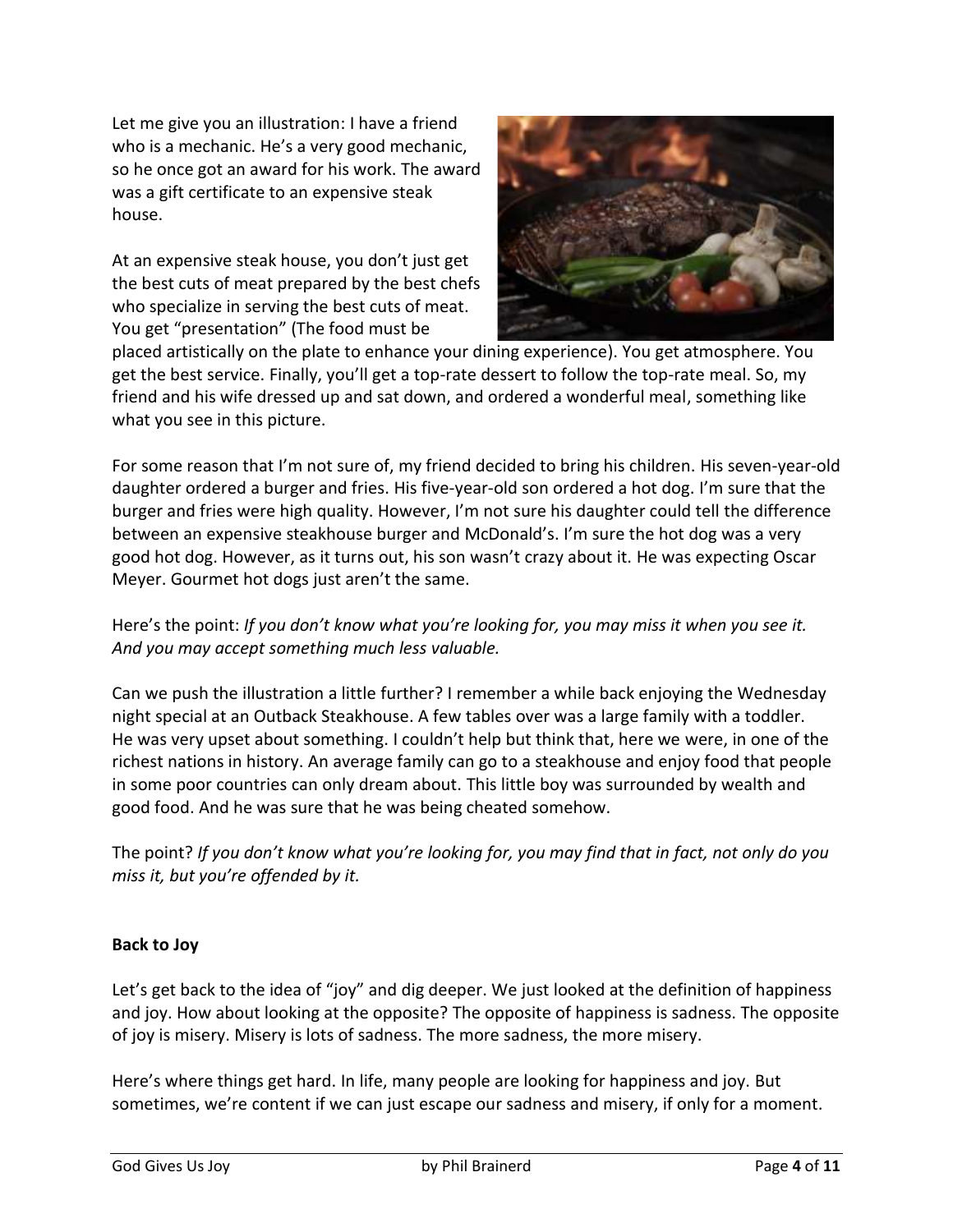

A Lot of people in our world are much sadder than they realize. And this leads to a bigger problem than just being sad. When you're sadder than you realize, you become *vulnerable*.

Vulnerable to what? The world has come up with all kinds of substitutes for joy. There are the obvious one, of course.

- The bottle.
- The smoke.
- The needle.

All these things involve putting chemicals into your body that go to your brain. Once there, those chemicals activate all kinds of mechanisms that produce feelings anywhere from pleasure to euphoria. When that happens, the sadness goes away *- But only for a short while.* It comes back later. Then you need more chemicals.

Sometimes it's more subtle things. It can be the refrigerator door. You've all heard of "comfort" foods; the foods that make you feel good when you're down. But, there's only so much you can eat. Then those feelings come back. And now, we've put on some weight, so now we feel sad about our weight.

Then there's a whole list of activities that are fine in themselves, but if you're not careful, you can get lost. For some people, it's work. Should you find a good job and work hard? Of course. But for some, their career takes up more and more time. At some point, people lose track of the "why" behind their ever-increasing hours.

Many people have inside of them a hidden feeling: The feeling that something is wrong  $$ maybe terribly wrong. I could go on for a long time about all the activities that are fine at first glance. But if you're not careful, they can become a place to run from the feelings inside of us that won't go away.

Let's get back to those wise men we read about.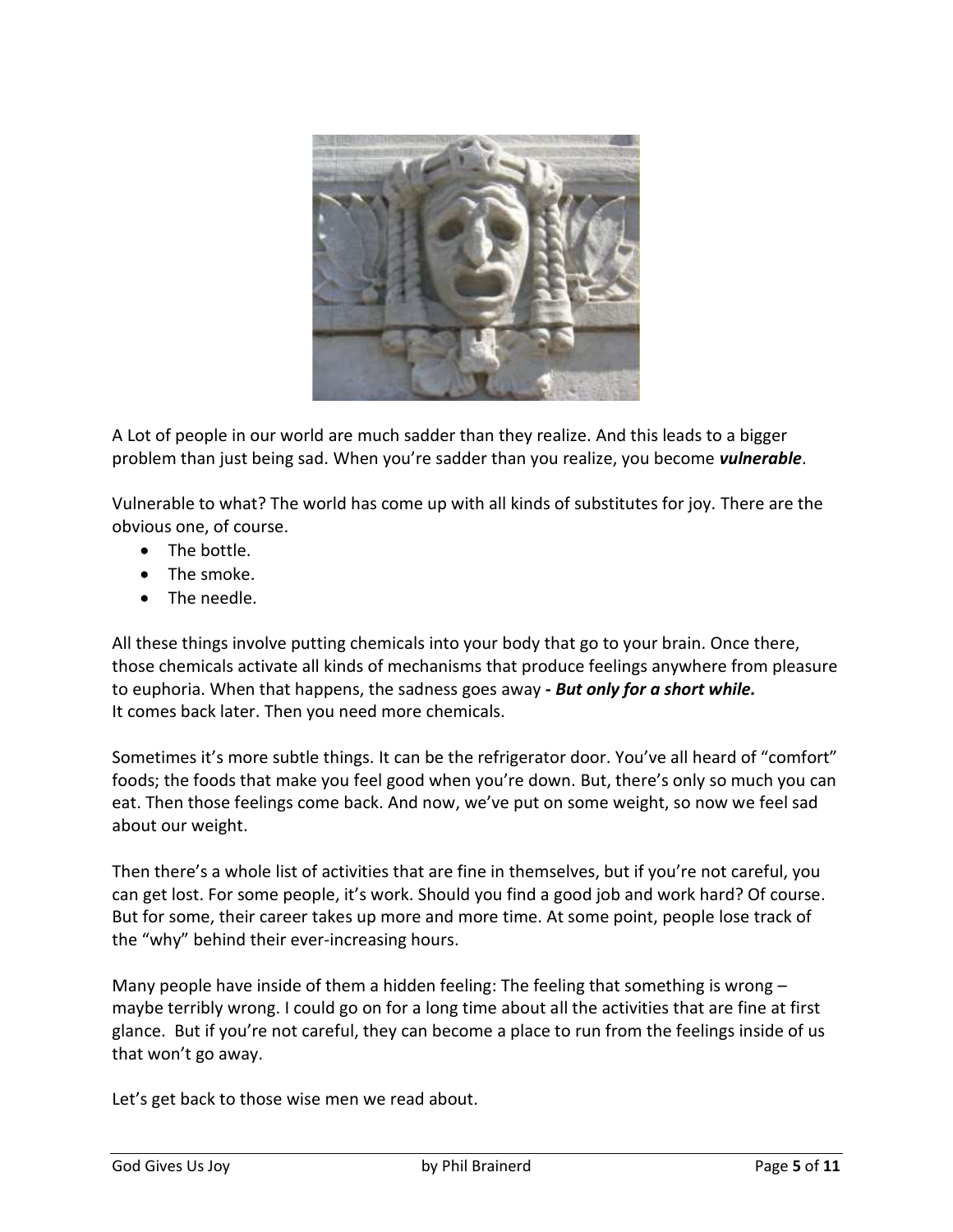#### **Where do we need to look for Joy?**

Now after Jesus was born in Bethlehem of Judea in the days of Herod the king, behold, wise men from the east came to Jerusalem, saying, "Where is he who has been born king of the Jews? For we saw his star when it rose and have come to worship him." (Matthew 2:1-2)

Who were these men? In our next series, we're going discuss the book of Matthew. The series will be entitled, "The King and I: Matthew Introduces us to the King of the Universe". We'll be looking at this story in more detail then. For now, let's say we have some very educated men who are searching for something. They're the "Wise Men", also known as "the Magi".

Before we get into what they were searching for, we need to look at other "wise men" of their era. You're looking right now at a marble statue of the famous Greek philosopher, Socrates. He lived a good 400 years before the time the Magi began their search. The Greek philosophers are a surprising group of men. If you were asked to guess what they all did, you would think of men standing on a platform waving their arms and saying very sophisticated, wise things.

They did some of that, or course. But often, they engaged in *mathematics*. Socrates was proceeded by another lesser known man, Pythagoras. If you recall junior high math, you may remember the Pythagorean theorem. It has to do with the angles and lines of triangles.



You may be asking, "What has this to do with the Magi and the Christmas story?" And as always, I'm glad you asked. Many of the Greek philosophers believed that all of life could be related to math. You could start with things around you, relate them to math, and then build principles of life from that. If you kept at this, eventually, you could describe ultimate reality.

Socrates took this to a level that challenged the leadership of Greece in his day. The leaders of Greece wanted to worship the ancient Greek gods. They wanted all Greek citizens to follow along. Socrates protested. Socrates believed Greek gods were clearly myths, and because mathematics and philosophy seemed to be the answer, he taught his followers that you didn't need deities to be a good person.

That might sound familiar. Perhaps you have friends who believe that you don't need "religion" to be moral. That goes all the way back to Socrates. But people who believe this don't realize that Socrates developed this idea in a vacuum. He was just looking at the Greek gods around him. He was unaware of something happening just a few hundred miles away in the land of ancient Israel. Over there, people were following what we today call Abrahamic religion: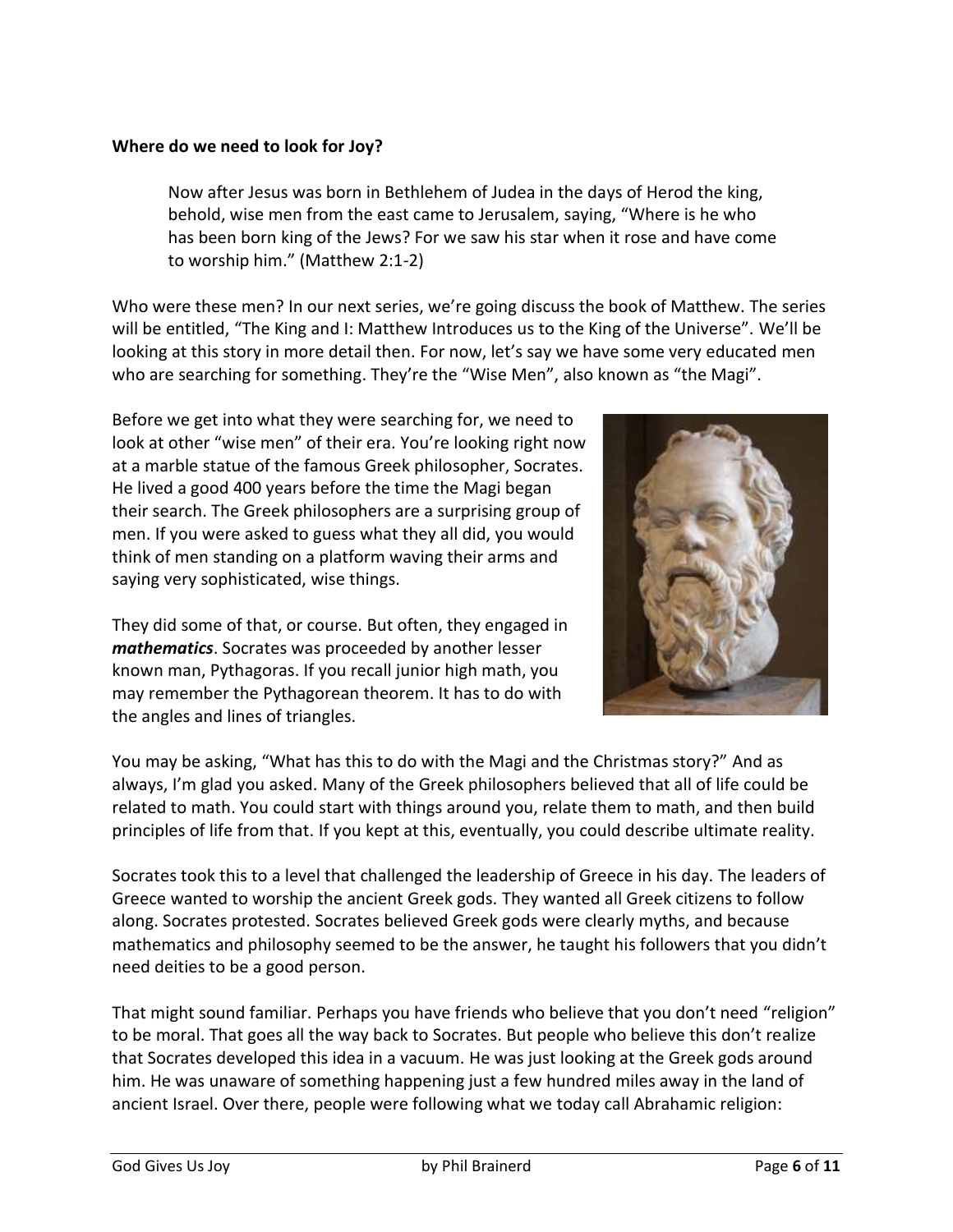Belief in one true God, the creator of the heavens and the earth. Because Socrates didn't know about Abrahamic religion, he thought all religion was insufficient.

Now, let's fast-forward 400 years and get back to the Magi. These were highly educated men. They were searching for something. They may have spent their whole lives search through a quest for knowledge. They may have had access to the writings of the Greek philosophers as well as other thinkers of their day. Here's what's important: *If they did have access to the ancient Greek philosophers, apparently, they found the Greeks to be insufficient.* We know that because they weren't sitting at home being content to play with math and philosophy. They clearly didn't believe that the answer to their search could be found on the earth. They didn't believe that you could start on the earth and reason your way to ultimate truth.

*Because of all this, they looked up.* They looked up to the heavens. They looked up to the stars.

There's a familiar line from science fiction: "Space – the final frontier. These are the voyages of the Starship Enterprise". Imagine instead of "Enterprise", you heard, "These are the travels of the Magi."

These men were searching for something. When these men took their search to the heavens, they saw something amazing: They saw a very special star.



## **The Source of Joy (as well as hope and peace)**

Why is this all important? Recall that we started our series in the Advent season by discussing hope and love. We've learned in our discussions that hope and love are both words that can have different meanings, depending on where you find them. People use these words one way. In the Bible, they're used differently. *The difference is the source.*

When hope and love are found on earth, they can be good things, but they're limited, just like the humans who experience them. When hope and love are found in God, they take on all the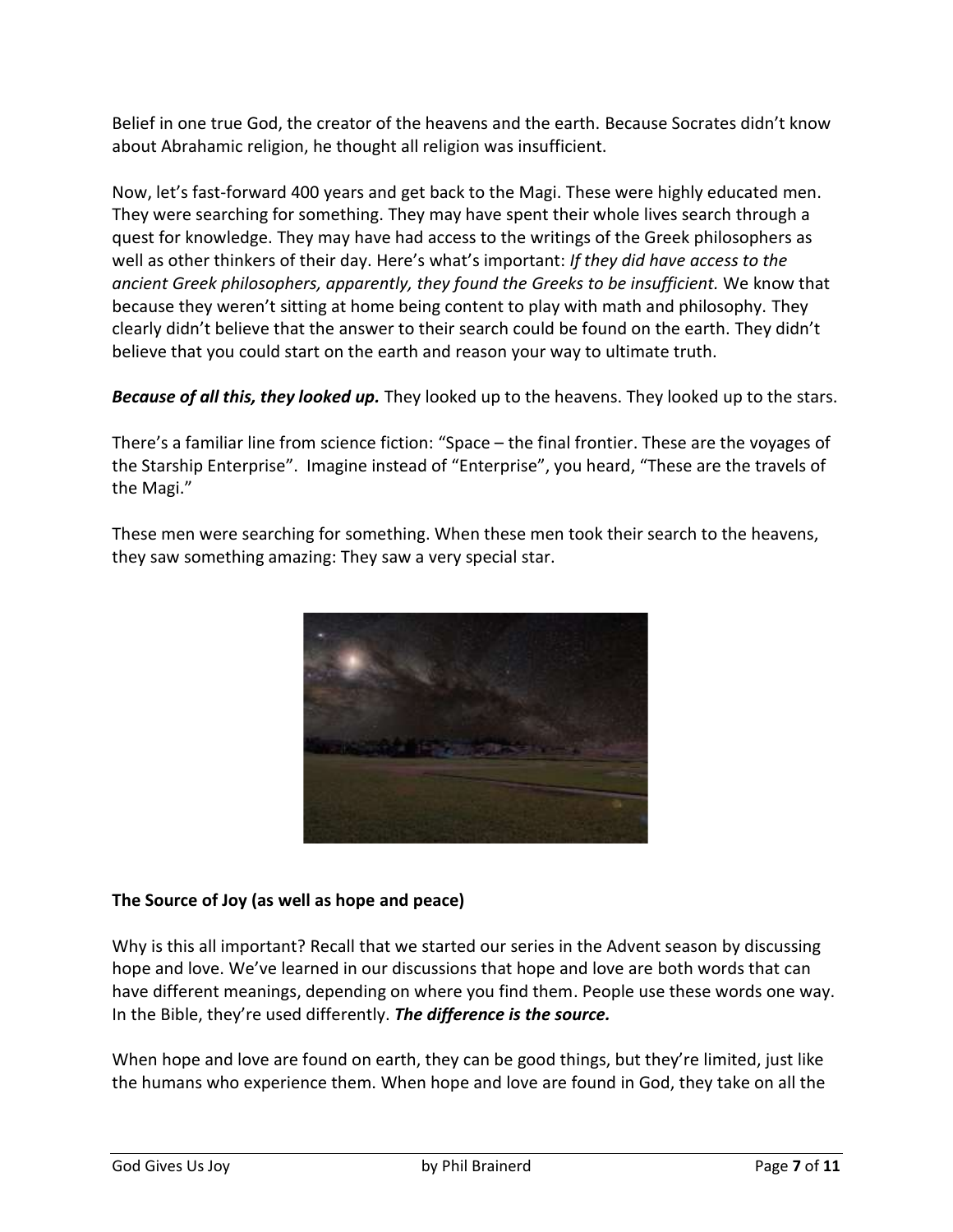qualities of God. God is infinite, so his hope and his love are unlimited. God is eternal, so his hope and his love last forever, unchanging.

It's the same with joy. We learned the truth about hope and love by looking at the Holy Scriptures; the Bible. Sometimes though, God is gracious. If people are looking for something that he wants to give them, he can answer them in very unusual ways. The Magi looked to the heavens. God gave them a very special star. When they saw that star, they knew in their hearts that it would lead them to what they were looking for: A great king. And so, they felt great joy. And they were not content to sit around feeling good. They packed their bags and followed that star.

## Let's read again:

And behold, the star that they had seen when it rose went before them until it came to rest over the place where the child was. When they saw the star, they rejoiced exceedingly with great joy. And going into the house, they saw the child with Mary his mother, and they fell down and worshiped him. Then, opening their treasures, they offered him gifts, gold and frankincense and myrrh. (Matthew 2:9-11)

These men looked to the heavens, and they found what they were looking for.

Now understand, the star led them to a child. The Wise Men didn't need to see armies. They didn't need to see a palace. They knew what they were looking for. The minute they saw him they said, "Yes!". Then, they fell down in worshipped the great king.

The Wise Men learned something extremely important. The source of eternal joy can't be found anywhere on earth. It's only found in heaven. It's only found in God.

There are things that God gives us at Christmas time, and all year round. One of those things is joy. Let's read a few things the Bible says about the joy that God gives us.

#### **Biblical Passages on Joy**

Consider it pure joy, my brothers and sisters, whenever you face trials of many kinds, because you know that the testing of your faith produces perseverance. (James 1:2-3)

We've said that one of our problems is sadness. Life goes wrong sometimes. When things go wrong, people often feel sad. God changes that. God gives us strength. Trials and pain may come, but people who follow God can face the pain with joy.

Why is that? How can that be?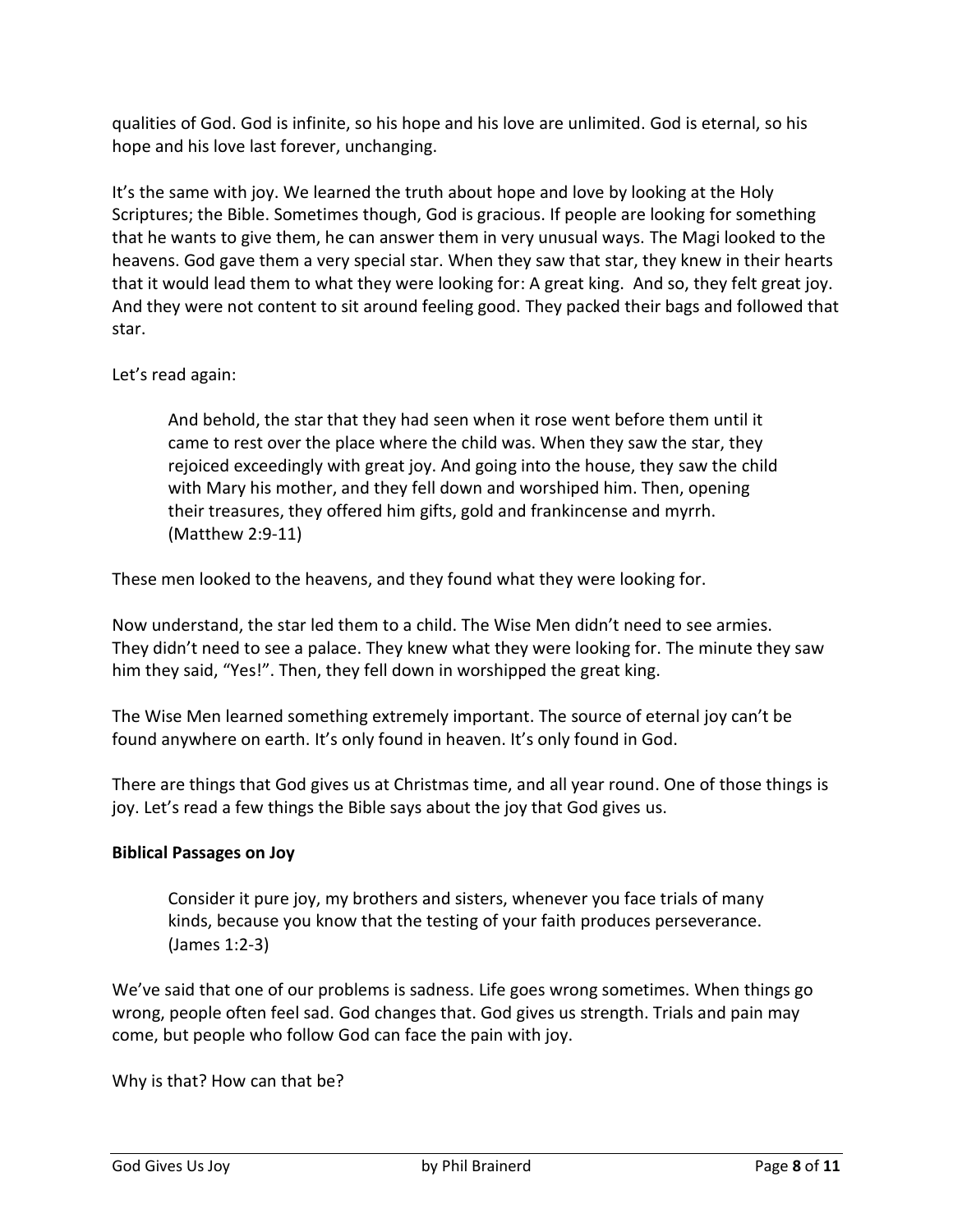Though the fig tree does not bud and there are no grapes on the vines, though the olive crop fails and the fields produce no food, though there are no sheep in the pen and no cattle in the stalls, yet I will rejoice in the Lord, I will be joyful in God my Savior. (Habakkuk 3:17-18)

Here's a man who says that everything he might have depended on in life has failed. And yet, he finds joy. We're on the way to the answer. Having things that go well in life can certainly make you happy. And there's nothing wrong with that. But in the end, that's not where ultimate joy lies. For this man, his ultimate joy is in God. He says, "I will be joyful in God my Savior".

Perhaps you've never heard this before? Maybe you're saying, "How come this doesn't work for me?" The prophet Isaiah tells us about our problem.

All we like sheep have gone astray; we have turned—every one—to his own way; and the Lord has laid on him the iniquity of us all. (Isaiah 53:6)

The Wise Men were searching for Jesus. They were moving towards him. They were following when God led them. But we, Isaiah says, have turned to our own way. We don't follow God. We don't seek him. We follow our own ways. That doesn't lead to the eternal joy of God.

But that's not the worst problem for people who turn from God.

Whoever believes in the Son has eternal life; whoever does not obey the Son shall not see life, but the wrath of God remains on him. If you don't seek God a lack of joy will be the least of your problems. According to Jesus, people who don't follow him will experience the wrath of God. (John 3:36)

How do you avoid that - How do you avoid the wrath of God? Where do you start? Jesus said it right here: *believe*.

What should you believe? Well, a number of things, but let's start with the most important. Humans have all turned away. You need to turn back. Like the Wise Men, you need to seek Jesus. You need to come to him.

Here's what the apostle Paul said about first steps.

And without faith it is impossible to please him, for whoever would draw near to God must believe that he exists and that he rewards those who seek him. (Hebrews 11:6)

So, believe that God is there. He exists. He's real. That's why you can't find eternal joy or eternal anything unless you start with God.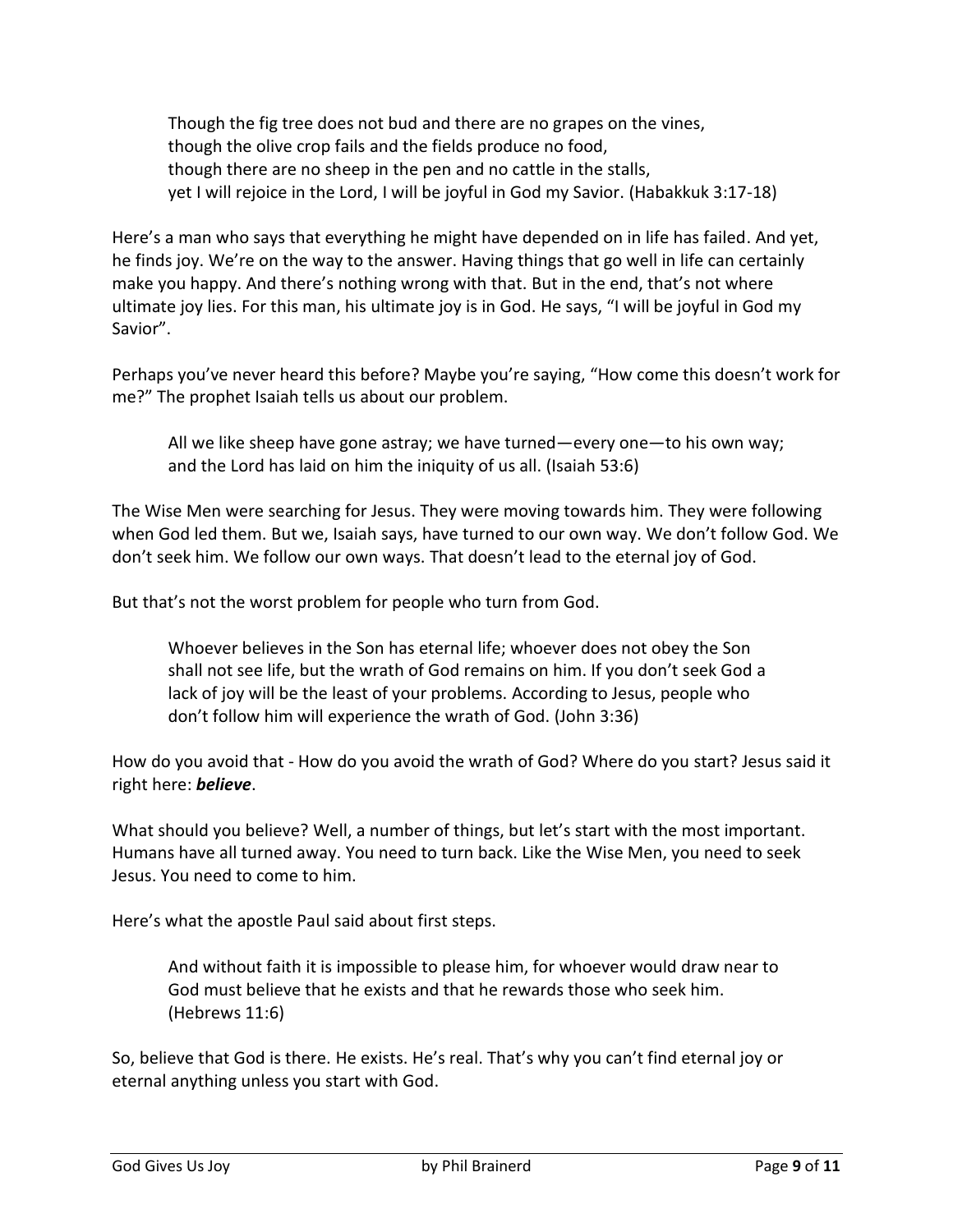Next, believe that God is good. He is a rewarder of those who seek him. That's how is was with the Wise Men. They searched for him. They found him.

Next, you need to know about one of the greatest acts of joy in all time.

… looking to Jesus, the founder and perfecter of our faith, who for the joy that was set before him endured the cross, despising the shame, and is seated at the right hand of the throne of God. (Hebrews 12:2)

We were told earlier that we are in danger of God's wrath. That's because disobedience is called sin. Jesus paid the price of our sin by dying on the cross. And he didn't so because he was forced to do so. He did so because he saw a vision; a vision that brought him joy. He saw all the people who would be saved because of what he was going through. He loved those people. The thought that they would be saved from the wrath of God brought him joy.

Let's pull this all together.

## **Conclusion**

There are things that God gives us at Christmas, and all year round. One of those things is joy.

Are you looking for joy? You just need a few things.

1) You need to know what you're looking for. The Wise Men, they knew what they were looking for, and they discovered where to look. There are lots of things on earth that can bring joy, and many of them are fine. Some though, are traps and distractions. None of them bring lasting, eternal joy. Stop looking for anything on this earth. Like the Wise Men, you need to look up to the heavens, to God.

2) You need to seek God. You need to believe that he is good and that he rewards those who seek him. That's what happened with the Wise Men.

3) You need to believe Jesus died for your sins. If you receive him, he will feel joy. "For the joy set before him, he endured the cross".